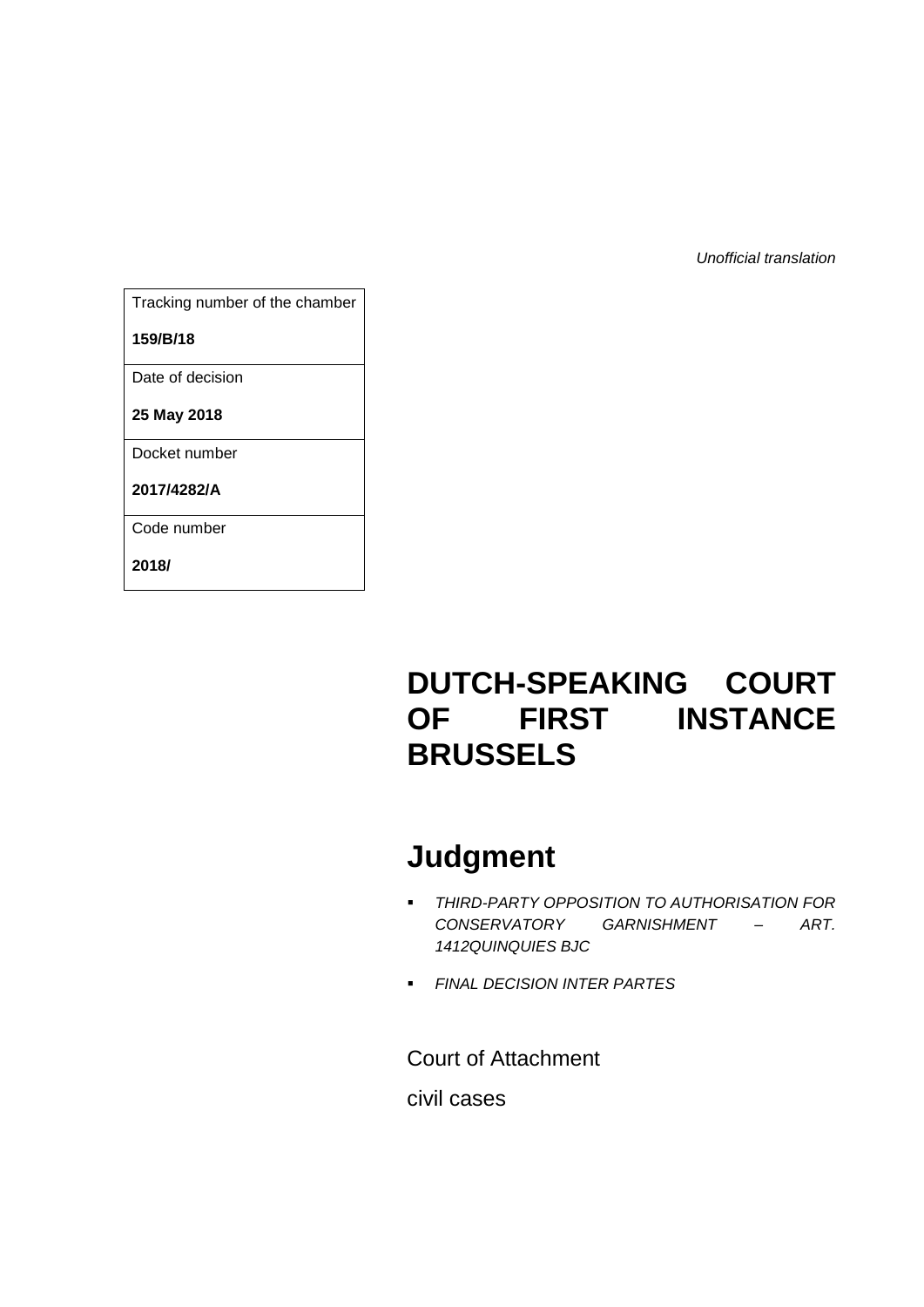The attachment judge issues the following order in the case:

A.R. 2017/4282/A

**THE REPUBLIC OF KAZAKHSTAN**, represented by its Minister of Justice, with the Ministry of Justice, with offices at 010000 Astana (Kazakhstan), Left Bank, Mangilik El Street 8, House of Ministries, 13,

#### *claimant in third party opposition*,

lawyers: Roel FRANSIS, Arnaud NUYTS, Hakim BOULARBAH and Nicolas ANGELET, with offices at 1000 Brussels, Keizerslaan 3,

#### **against**

- **STATI Anatolie**, domiciled at 20 Dragomirna Street, Chisinau, MD-2008, Moldavia,
- **STATI Gabriel**, domiciled at 1A Ghioceilor Street, Chisinau, MD-2008, Moldavia,
- ASCOM GROUP SA, company under foreign law, with registered office at 75A Mateevici Street, Chisinau, MD-2009, Moldavia,
- **TERRA RAF TRANS TRAIDING LTD. ("Terra Raf"),** company under foreign law, with registered office at 13/1 Line Wall Road, Gibraltar,

#### *defendants in third party opposition;*

lawyers: Stan BRIJS and Charlotte DE MUYNCK, with offices at 1000 Brussels, Terhulpsesteenweg 120, where Defendants have elected domicile,

#### **and**:

**NATIONAL BANK OF THE REPUBLIC OF KAZAKHSTAN, national state entity under** the laws of the Republic of Kazakhstan, with registered office at 21 Koktem-31, Almaty, 050040, Kazakhstan,

#### *voluntarily intervening party*;

Lawyers: Peter CALLENS and Ahmed TAYANE, with offices at 1200 Brussels, Neerveldstraat 101-103.

**THE BANK OF NEW YORK MELLON, public limited company, with registered office at** 1000 Brussels, Montoyerstraat 46 and with company number 0806.743.159,

#### *voluntarily intervening party*;

Lawyers: Françoise LEFEVRE, Stefaan LOOSVELD and Liesbeth TRUYENS, with offices at 1000 Brussels, Brederodestraat 13.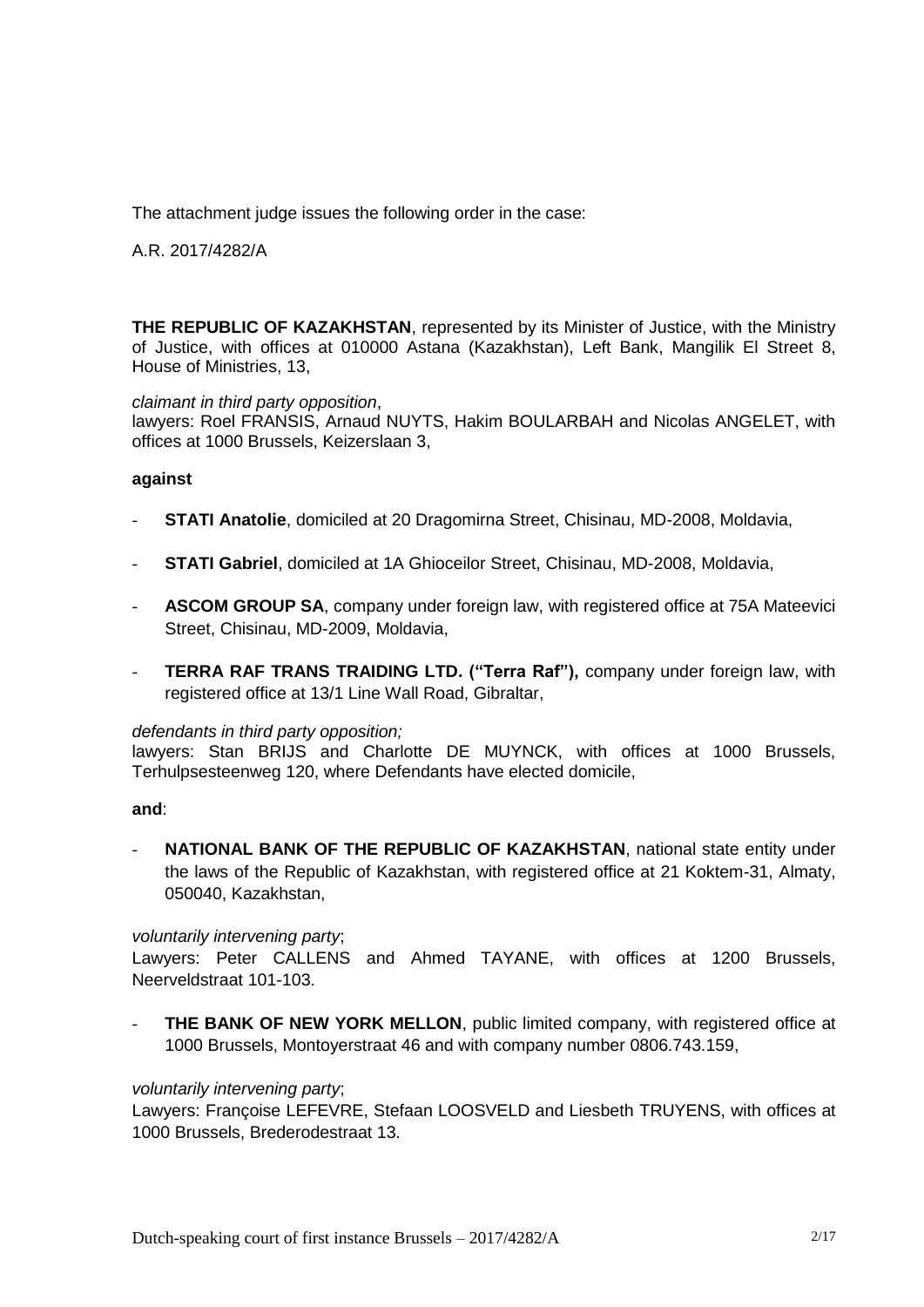# **Proceedings**

By writ of 20 November 2017, the Republic of Kazakhstan brought its claim before the court.

By petition, submitted to the clerk's office on 28 November 2017, the National Bank of Kazakhstan intervened voluntarily.

By petition, submitted to the clerk's office on 30 November, the NV Bank of New York Mellon intervened voluntarily.

By decision of the court of 1 December 2017 in accordance with Article 747,§1 of the Belgian Judicial Code, the court confirmed the procedural calendar agreed between the parties and fixed the hearing on 2 February 2018.

At the public hearing of 2 February 2018 an additional procedural calendar for the exchange of written submissions was approved and the hearing was fixed on 27 April 2018.

On the following dates, submissions were submitted at the clerk's office:

- On 18 December 2017 a first submission for the defendant on third party opposition;
- On 28 December 2017 a fist submission for NV Bank of New York Mellon;
- On 12 January 2018 a final submission for the claimant on third party opposition;
- On 12 January 2018 a final submission for the National Bank of Kazakhstan;
- On 26 January 2018 an additional and final submission for the defendant on third party opposition;
- On 21 February 2018 a second and final submission for NV Bank of New York Mellon;
- On 16 March 2018 an additional and final submission for the claimant on third party opposition;
- On 16 March 2018 an additional and final submission for the National Bank of Kazakhstan;
- On 17 April 2018 a second additional and final submission for the defendant on third party opposition

On 28 November 2017 the exhibits of the National Bank of the Republic of Kazakhstan were submitted at the registry of the court.

At the public hearing on 27 April 2018:

- appeared before the court:
	- o For the Republic of Kazakhstan: Roel Fransis, Nicolas Angelet, Maria-Clara Van den Bossche and Arnoud Nuyts,
	- o For Stati Anatolie, Stati Gabriel, Ascom Group S.A. and Terra Raf Trans Trading Ltd.: Stan Brijs, Karen Paridaen and Arie Van Hoe,
	- o For the National Bank of the Republic of Kazakhstan: Peter Callens and Ahmed Tayane,
	- o For the NV The Bank of New York Mellon: Lefebvre Françoise Loosveld Stefaan and Liesbeth Truyens,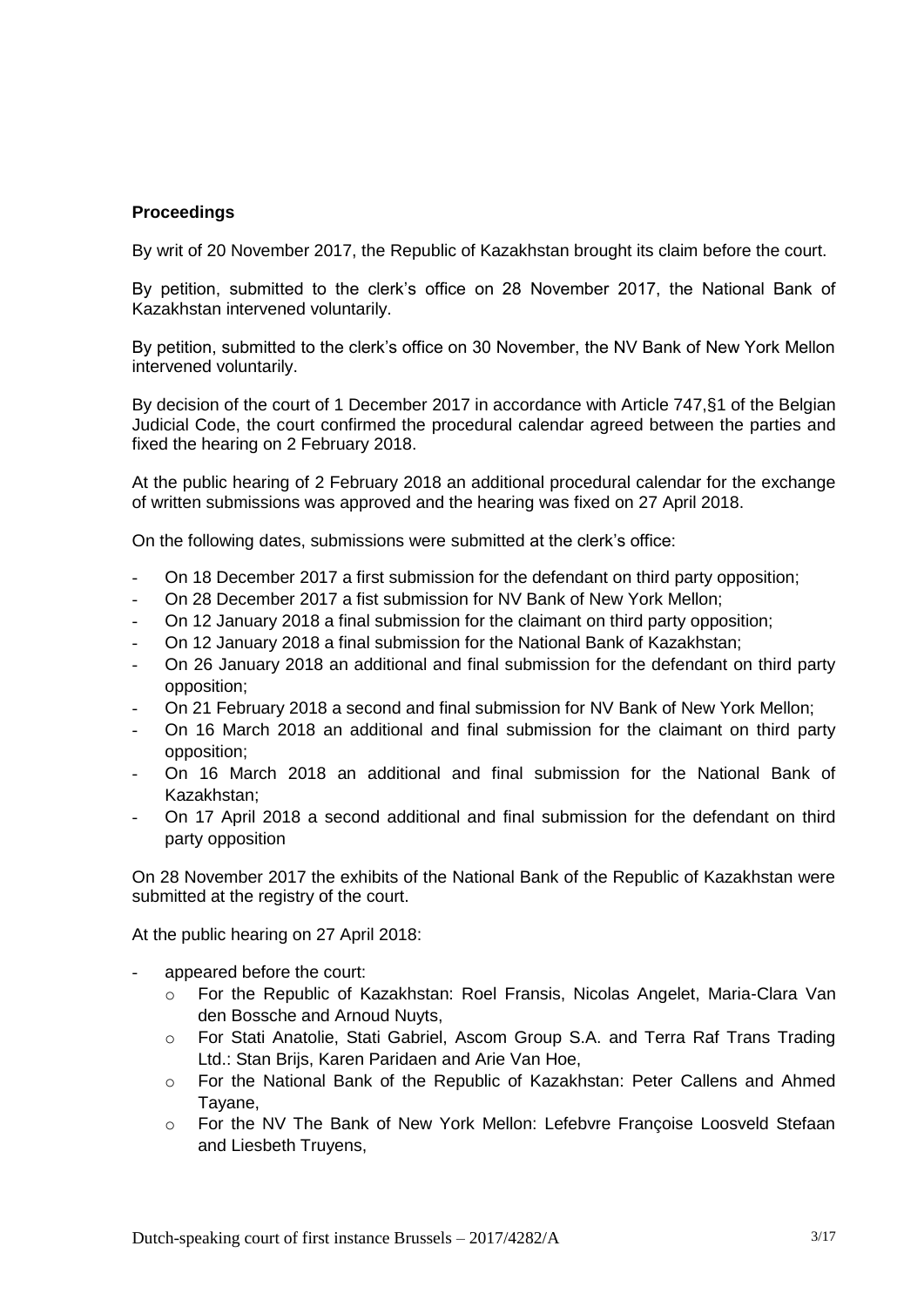- The aforementioned lawyers were heard,
- The exhibits of all parties were submitted.
- The debates were closed and the case was taken into consideration.

Pursuant to article 748bis of the Judicial Code, the court only takes into account the last (final) submission by the parties.

The provisions of the law of 15 June 1935 on the use of languages in court proceedings were applied.

# **1. OBJECT OF THE CLAIMS AND OF THE DEFENCE**

**1.1** The Republic of Kazakhstan, hereinafter **KAZAKHSTAN**, filed a third-party opposition against the garnishment order of 11 October 2017.

Pursuant to this order, the attachment judge authorises Mr. Anatolie and Gabriel STATI and companies under foreign law ASCOM GROUP S.A. and TERRA RAF TRANS TRADING LTD. to levy a conservatory garnishment on "*claims and assets relating to the "savings fund""* held by THE BANK OF NEW YORK MELLON NV, hereafter abbreviated BNYM, against KAZAKHSTAN, including the National Fund of KAZAKHSTAN, for a total amount of USD 515,822,966.35 in principal, interests and costs and for an additional amount of EUR 802,103.24 in costs.

KAZAKHSTAN requests that the garnishment order be set aside and the release of the assets garnished on the basis of this order on 13 October 2017.

KAZAKHSTAN further requests "*to place into continuation the aspects relating to the consequences of the garnishment, in particular relating to the liability of the Stati and/or BNY Mellon arising out of the wrongful attachment of the assets, or in the alternative, if the case is not placed into continuation, to decided that it has no jurisdiction to rule thereon, at least to dismiss the claim of BNY Mellon (and potentially of the Stati) in this regard, as unfounded*."

**1.2 BNYM**, the third-party garnishee, voluntarily intervened in the present third party opposition proceeding.

It asks:

- To take into account "the *reasons why BNYM has frozen the assets in the cash and securities accounts at its London branch, as listed in Annex I to its declaration as a third party garnishee*",
- To declare that it has properly executed the garnishment order of 13 October 2017,
- In the hypothesis that the garnishment is maintained, to declare that the compliance with Belgian orders and judgments, discharges it vis-à-vis the National Bank of KAZAKHSTAN and KAZAKHSTAN.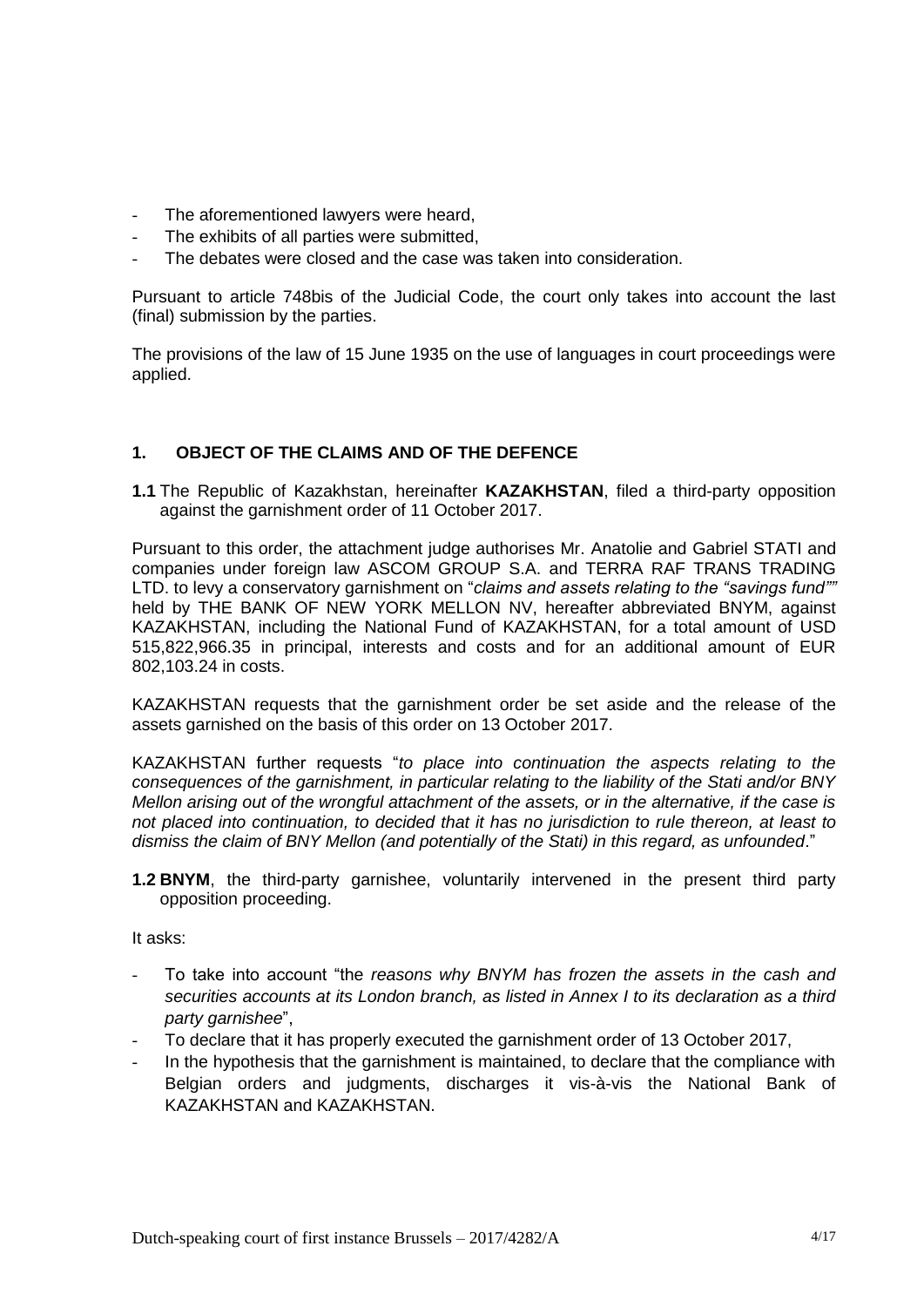**1.3** The National Bank of Kazakhstan, hereafter **NBK**, has also voluntarily intervened in the present third party opposition proceeding.

It requests that the garnishment order is retracted or quashed "*inasmuch as it applies to NBK or to any assets held by NBK with BNYM*". It request to at least lift in respect of such assets as "*such assets are not captured by the Order*".

It further holds that the interim claims of BNYM are inadmissible and at least ill-founded.

**1.4** The creditors, hereinafter referred to as the **STATI parties**, hold that the claims of KAZAKHSTAN and the NBK are inadmissible.

# **2. FACTS AND PROCEDURAL ANTECEDENTS**

In their final submissions, the parties have extensively set out the relevant facts for the present case, and have included even more facts and procedural antecedents. The attachment judge refers to these submissions.

#### **3. JUDGMENT**

# **3.1. THE ARGUMENTS BY KAZAKHSTAN**

# **3.1.1. The lack of "jurisdiction"**

**1.** Kazakhstan's first argument is that the Belgian attachment judge did not have jurisdiction to grant the garnishment order requested by the STATI parties.

Kazakhstan supplies two supporting arguments for this:

- First, in main order: the specific territorial conditions of articles 1412quater and 1412quinquies BJC are not met,
- Secondly, in subsidiary order: the common territorial conditions are not met.

**2.** The STATI parties dispute this. According to them, the Belgian attachment judge was, and still is, competent to grant the relevant order.

**3.** The STATI parties have, pursuant to article 1412 quinquies, §2 BJC<sup>1</sup>, requested authorisation from the attachment judge to garnish assets belonging to KAZAKHSTAN in the

1

<sup>&</sup>lt;sup>1</sup> Article 1412 quinquies: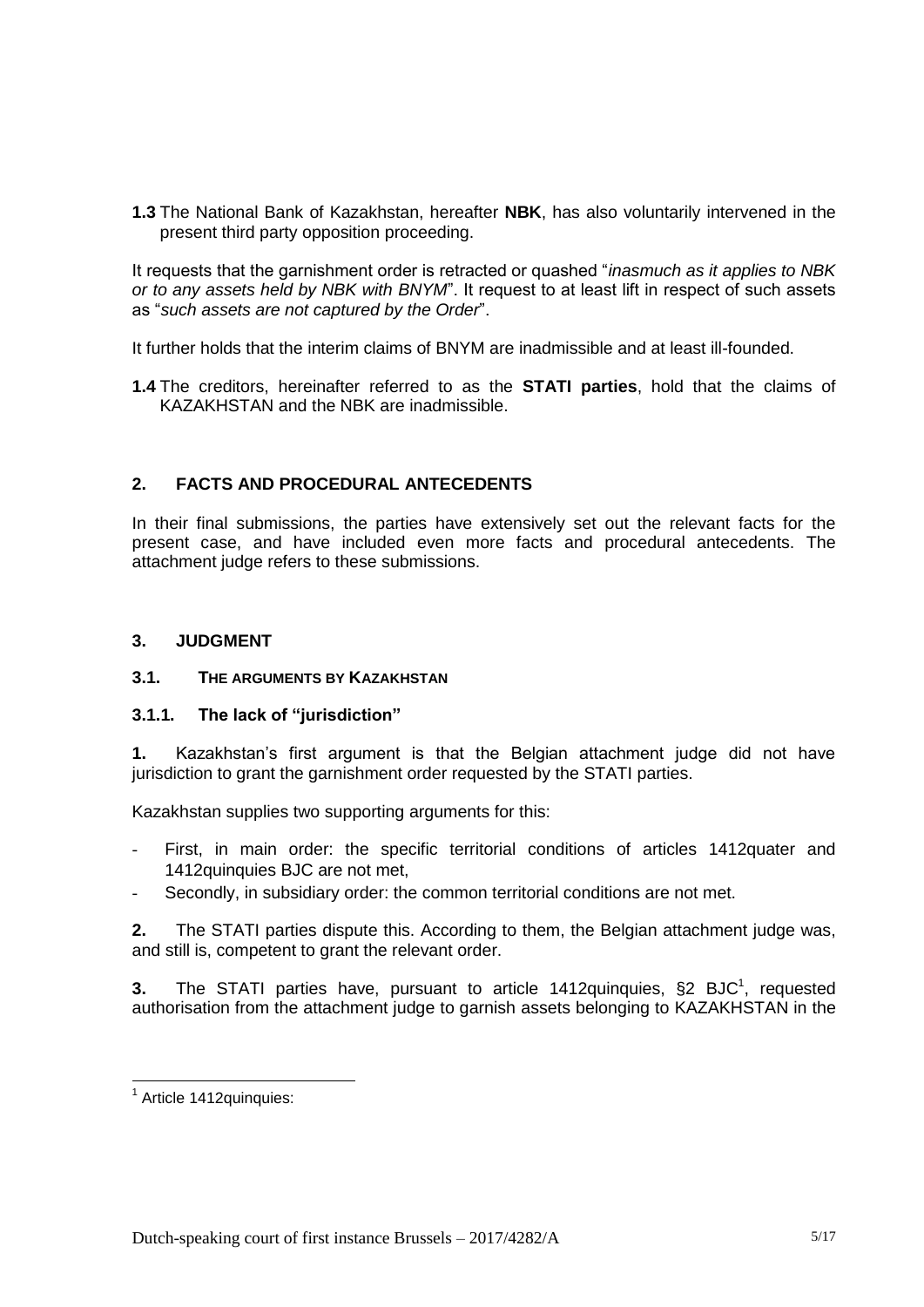hands of the Belgian company BNYM. Which assets? All claims and assets relating to the "*savings fund*" of the National Fund of KAZAKHSTAN, which is a part of KAZAKHSTAN.

On the basis of this rule, contained in article 1412quinquies BJC, they have obtained the requested authorisation.

Article 1412quater BJC, to which KAZAKHSTAN and its National Bank refer repeatedly and on which they build various arguments, is not applicable. This article, simply speaking, gives creditors the opportunity to garnish the assets of foreign central banks. With their initial petition of 29 September 2017, the STATI parties did not request authorisation of the attachment judge to garnish the assets of the NBK.

The only applicable legal basis for the requested and granted authorisation therefore has to be found in article 1412quinquies BJC, and not in article 1412quater BJC.

*§1 Subject to the application of mandatory supranational and international provisions, the property of a foreign authority located on the territory of the Kingdom, including financial assets held or managed there by that foreign authority, in particular in the exercise of the duties of diplomatic representations of the foreign authority or its consular posts, its special missions, its representations to international organisations or delegations to bodies of international organisations or of international conferences, are not subject to seizure.* 

*§2 By way of derogation from paragraph 1, the creditor, having an enforceable title or authentic or private documents, which, as the case may be, are the basis of the attachment, may, by petition, request authorisation from the attachment judge for the attachment of the assets referred to in paragraph 1 of a foreign power if he demonstrates that one of the following conditions are fulfilled:*

*1° if the foreign authority consented in an explicit and specific way to the distrainability of that property;*

*2°if the foreign authority has reserved or indicated the property for the settlement of the claim which is the subject of the enforceable title or the authentic or private documents which, as the case may be, underlie the attachment;*

*3°if it is established that these assets are used or are intended for use in particular by the foreign authority for other than non-commercial governmental purposes and are located on the territory of the Kingdom, with the understanding that only assets, which relate to the entity appointed in the enforceable title or the authentic or private documents that, as the case may be, are the basis of the seizure, can be seized.*

*§3 The immunity referred to in paragraph 1 and the exceptions to that immunity set forth in paragraph 2 are equally applicable to the property designated in those paragraphs if they are not the property of the foreign authority itself, but of a region of the foreign authority, even when it does not possess international legal personality, of part of that foreign authority in the sense of article 1412ter, §3,*  second paragraph, or of a territorially decentralised administration or any other political subdivision of *that foreign authority.*

*The immunity referred to in paragraph 1 and the exceptions to that immunity set forth in paragraph 2 are equally applicable to the property designated in those paragraphs if they are not the property of a*  foreign authority, but of a public supranational or international organisation which uses it or intends it *for use for purposes analogous to other than non-commercial governmental purposes.*

-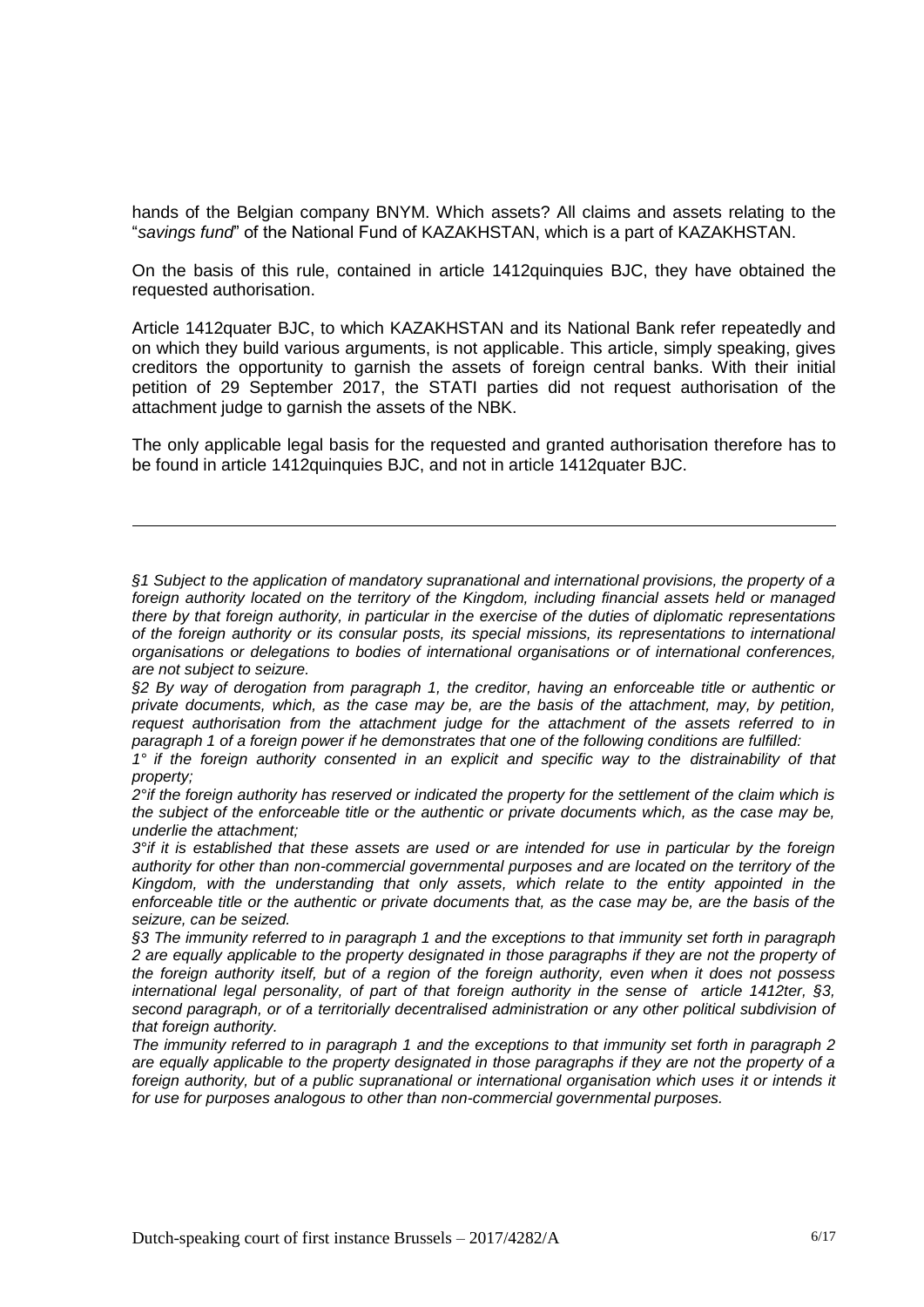**4.** The question under review here is not so much whether the Belgian attachment judge has jurisdiction, but whether it is territorially competent to consider the request for authorisation for garnishment against a foreign state in the hands of a Belgian company.

That a judge may consider such request is beyond discussion. The question is whether the Belgian judge has territorial competence.

**5.** Article 1412quinquies BJC does not contain any specific territorial jurisdiction rules. Consequently, the common law rules regarding the competent territorial jurisdiction of an attachment judge, as set out in article 633 BJC, apply.

According to article 633, §1 BJC, the attachment judge of the domicile of the seized debtor is the competent judge in case of third-party attachment, unless this domicile is unknown or is situated abroad. In that case the attachment judge "*of the place of execution of the garnishment*" is the competent judge. In case of third-party attachment this is the place of the domicile of the third-party garnishee or, if the third-party garnishee is a legal entity, that of its registered office.

It is not contested that the third-party garnishee has its registered office in Belgium, more specifically in Brussels. Therefore the Brussels attachment judge has the territorial competence to decide on the request of the STATI parties.

# **3.1.2. Application of English law**

**1.** Subsequently KAZAKHSTAN puts forward that the Belgian attachment judge could not authorise the requested attachment by reason of its conflict with English law.

It advances two grounds of English law which the authorised attachment contravenes, notably:

- on the one hand: the garnishee does not have obligations towards KAZAKHSTAN, and
- on the other hand: the cash and securities accounts held by its National Bank at the London branch of the garnishee enjoy immunity from execution.
- **2** The STATI parties reply that the Belgian attachment judge must apply Belgian law and not English law.
- **3** KAZAKHSTAN institutes third-party opposition proceedings against the order for conservatory garnishment which the STATI parties obtained on 11 October 2017. According to it, this order should not have been granted. It requests the setting aside of that order and the release of the garnished assets.

English law, which the attachment judge, at the time of the assessment of the unilateral application of the STATI parties and at present for the assessment of the third-party opposition by KAZAKHSTAN, should have taken into account according to the latter and on the basis of which it must today set aside the granted order, concerns the material law that governs the contractual relationship between the garnishee and NBK.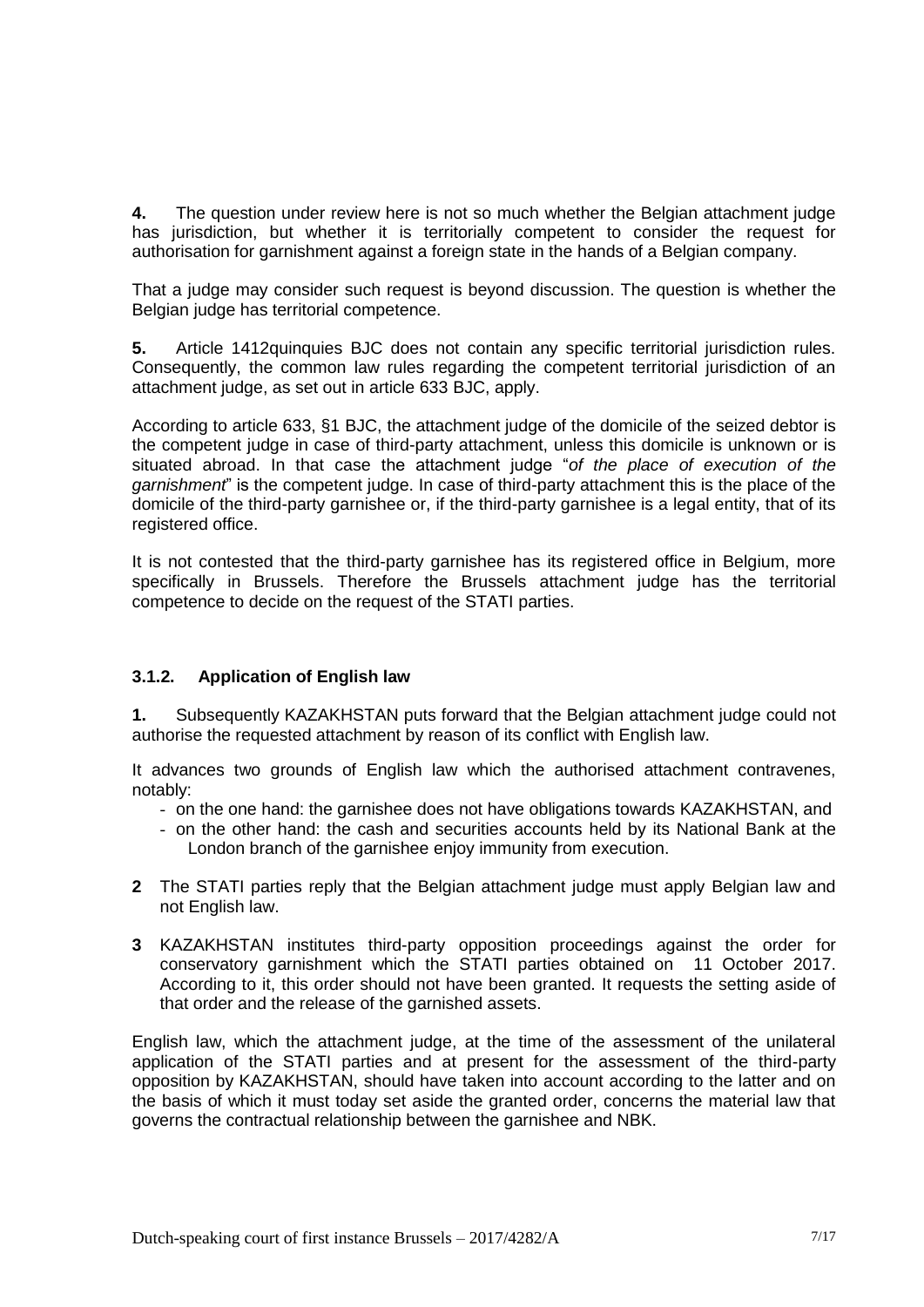At once the attachment judge remarks that it granted the STATI parties, at their request, an authorisation for attachment against KAZAKHSTAN. They did not ask for attachment against the NBK. Such *ultra petita* authorisation was not granted.

Even assuming that English law also governs the contractual relationship between the garnishee and the debtor, this foreign material law is not the law that the Belgian attachment judge must apply, at the time of its assessment of the unilateral application and at present in its assessment of the third-party opposition.

Likewise, in its assessment of the regularity and legality of a garnishment in Belgium with an international dimension, such as *in casu* against a foreign State, the Belgian attachment judge will also apply Belgian national law, as enshrined *in casu* in article 1412quinquies BJC.

The own *lex fori* of the national judge with whom attachment is sought, determines amongst other things what may be attached, to what extent or under which conditions. This application of the lex fori on the attachment is the simple translation of the principle of territoriality<sup>2</sup>.

# **3.1.3. Non-fulfilment of the common requirements**

**1.** As third argument KAZAKHSTAN invokes that the common requirements for conservatory attachment have not been fulfilled, neither urgency, nor the qualitative requirements that a claim to be secured must meet. It adds that the STATI parties did not fulfil their obligation to provide information during the unilateral procedure and for that reason the attachment should be lifted.

**2.** The STATI parties indicate first that they have requested an order allowing conservatory attachment under article 1412quinquies BJC and not the 'usual' articles 1413 and 1447 BJC.

In any event the common requirements for conservatory attachment were and are, according to them, still fulfilled.

Finally, they also deny that they have "*mislead*" the attachment judge during the unilateral procedure.

**3.** The STATI parties indeed requested a specific authorisation for conservatory attachment, notably in application of article 1412quinquies, §2 BJC. This provision enumerates three possible requirements which each separately offer the creditor the opportunity, in contrast to the general immunity from attachment contained in §1, to seek authorisation for attachment of property belonging to a foreign State.

 2 J. ERAUW, « De problemen van grensoverschrijding voor executiemaatregelen in Europa » in G. DE LEVAL and M. STORME, *Het Europees gerechtelijk recht en procesrecht*, Brugge, Die Keure, 2003, 489.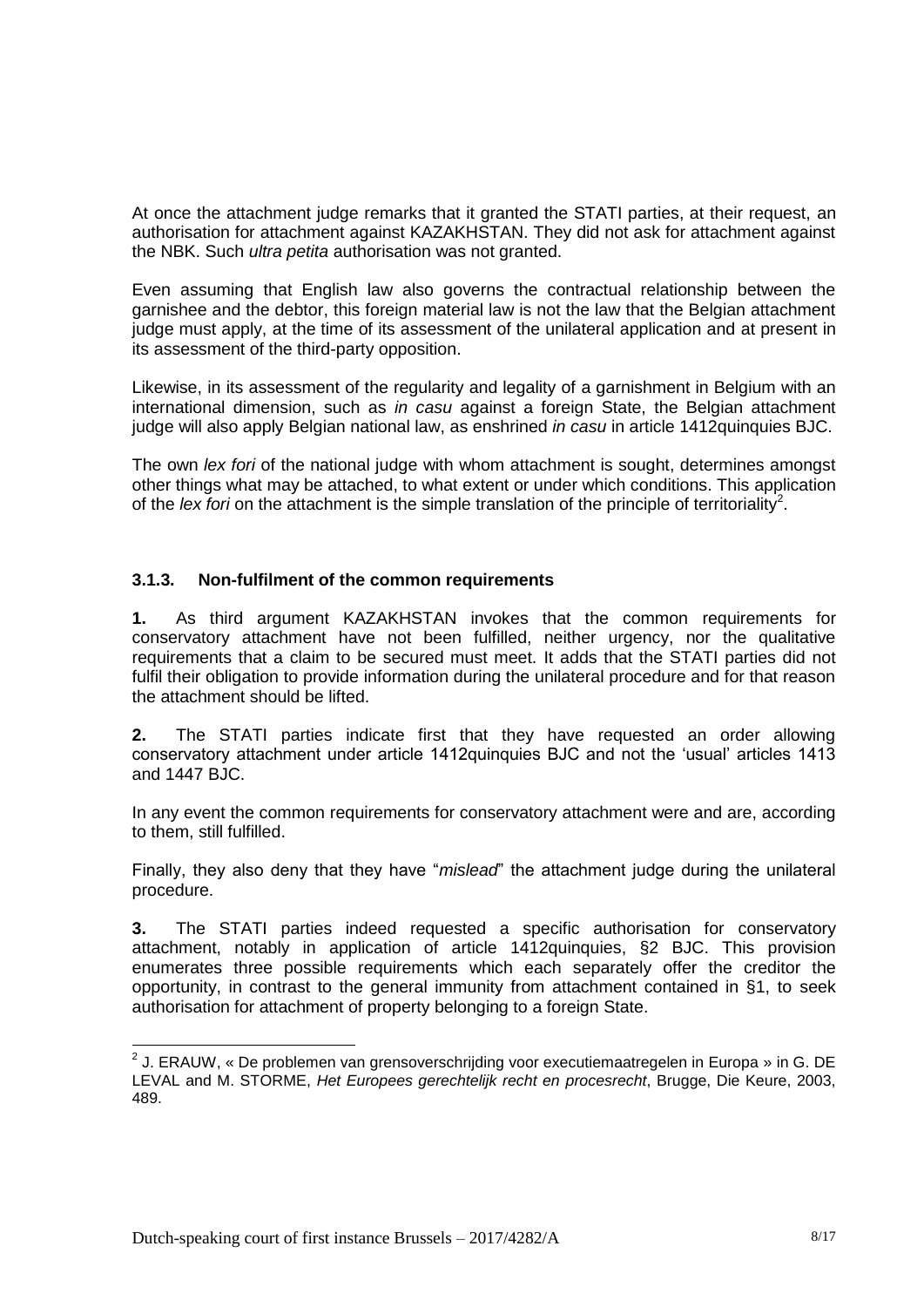These requirements are added onto the basic requirements that must be fulfilled for each conservatory attachment. They are additional requirements.

The basic requirements for conservatory attachment thus had to and must still be fulfilled. The STATI parties incidentally also motivated the fulfilment of these basic requirements in their original application.

**4.** The first basic requirement, which KAZAKHSTAN disputes, is the requirement of urgency.

The STATI parties invoke in support of the urgency that KAZAKHSTAN:

persists in its refusal to pay them despite 1) the order to pay in the first arbitral award of 19 December 2013 and in the additional arbitral award of 17 January 2014, 2) the fact that its applications for setting aside of the execution and for annulment of these arbitral awards have in the meantime been finally rejected by the Swedish High Court in the judgments of 20 September 2017 and 24 October 2017, 3) the repeated requests from the Stati Parties, 4) its obligation to comply with international law and 5) its commitments under the Energy Charter Treaty,

after the recognition and enforcement of the arbitral awards in Belgium by order of 11 December 2017 even refuses to consign funds sufficient to cover the cause of the conservatory garnishment,

frustrates and obstructs all attempts at execution by the STATI parties, in the United States as well as in Sweden and in the Netherlands,

has other creditors, such as CARATUBE INTERNATIONAL, who also obtained in 2017 an arbitral award against KAZAKHSTAN for a claim of 39.2 million USD.

The STATI parties emphasize that KAZAKHSTAN "*as a foreign debtor is doing everything to frustrate the recovery and to shield its assets from the Stati Parties, in both Belgium and many other jurisdictions, it being understood that in Kazakhstan, the Stati Parties can evidently not count on the judiciary to enforce their claim (to the contrary, now that they are again the victim of the Government, including the judiciary system)*".

They add that the "*constant refusal by Kazakhstan to pay (on the basis of unfounded and a posteriori fabricated fraud arguments) together with the risk that no other sufficient assets in Belgium or other jurisdictions will be found*" amplify the urgency in order to safeguard the later enforcement.

KAZAKHSTAN denies that urgency can be inferred from the elements invoked by the STATI parties. It explains that the reason why it has not paid the arbitral awards is that they are according to it "*highly defective and vitiated*" and were obtained by way of "*fraud*".

Its request for the setting aside of the enforcement and annulment of the arbitral awards before the competent courts on the merits in Sweden have however in the meantime been finally rejected in the judgments of 20 September 2017 and 24 October 2017 of the Swedish High Court. Its debt to the STATI parties is therefore undeniably certain.

Kazakhstan relies on an English judgment of 6 June 2017 from the London High Court. This judgment was given in a kind of third party opposition procedure initiated by KAZAKHSTAN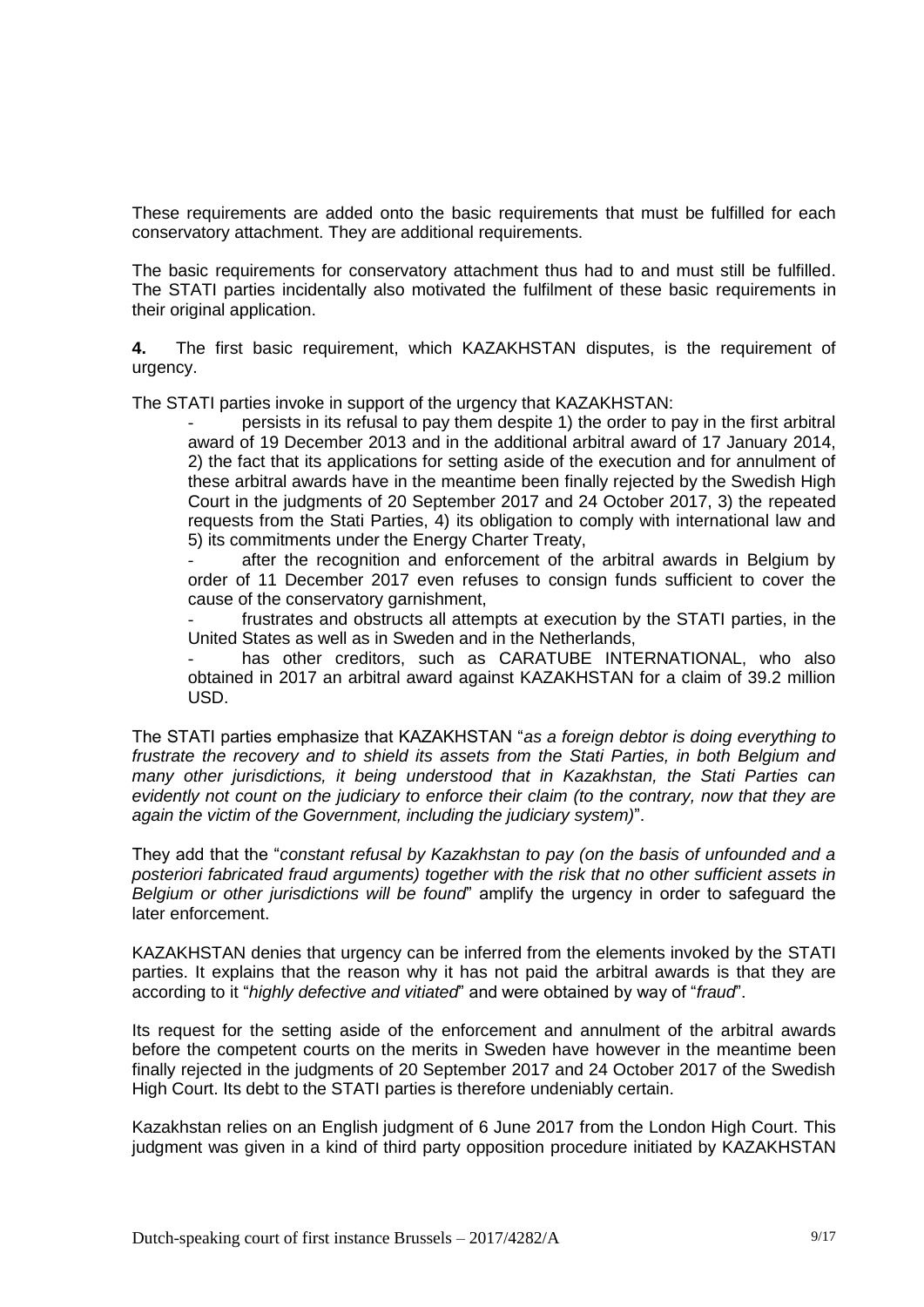against the order of enforcement which the STATI parties obtained on 28 February 2014 in England. It is a kind of interim judgment in which the London High Court decides to investigate and assess the allegations of fraud put forward by KAZAKHSTAN during and after further hearings.

The Swedish High Court took note of this English judgment but decided that the potential existence of fraud had no impact whatsoever on the decisions in the arbitral awards.

The Belgian exequatur judge also took note of this English judgment. He decided that this English judgment, in contrast to the aforementioned Swedish judgments, had no impact in Belgium and by order of 11 December 2017 issued the recognition and enforcement in Belgium of the two arbitral awards. KAZAKHSTAN has instituted third-party opposition proceedings against this order, but as long as it has not been set aside, it has *res judicata* and as such it must be taken into account by Kazakhstan and the attachment judge in the current third-party opposition proceedings.

All the elements that the STATI parties invoke demonstrate that there is urgency in the sense that the execution is at risk.

KAZAKHSTAN also alleges in error that the STATI parties "*have waited 4 years to initiate proceedings there (and in the other jurisdictions)*". The arbitral awards are dated 19 December 2013 and 17 January 2014. Already in the same month, in January 2014, the STATI parties initiated enforcement proceedings, in the United States. KAZAKHSTAN subsequently initiated a setting aside procedure that was only definitely ended with the judgment of 24 October 2017.

Despite the final rejection of its annulment application, KAZAKHSTAN still defaults on the payment of its debts towards the STATI parties. These debts amount to more than 500 million USD under the first arbitral award and more than 1 million EUR under the second arbitral award.

In each State where the STATI parties tries to execute their titles by way of enforcement, KAZAKHSTAN initiates opposition proceedings and maintains these, even after the 24 October 2017 Swedish judgement. KAZAKHSTAN also contested the conservatory measures which the STATI parties initiated in various States and continues to contest them, even after the recognition and enforcement of the arbitral awards.

KAZAKHSTAN disregards the arbitral awards and the Swedish judgment of 24 October 2017 which definitely sets aside its annulment claim. It clearly does not want to pay its debts to the STATI parties and attempts as much as possible to avoid the enforcement and also to escape the conservatory measures by contesting again and again the validity of the arbitral awards and invoking immunity from execution.

The execution which the STATI parties, taking into account the limitations which this immunity from execution imposes upon them, seek since 2014, is clearly at risk.

The urgency was and is still proven.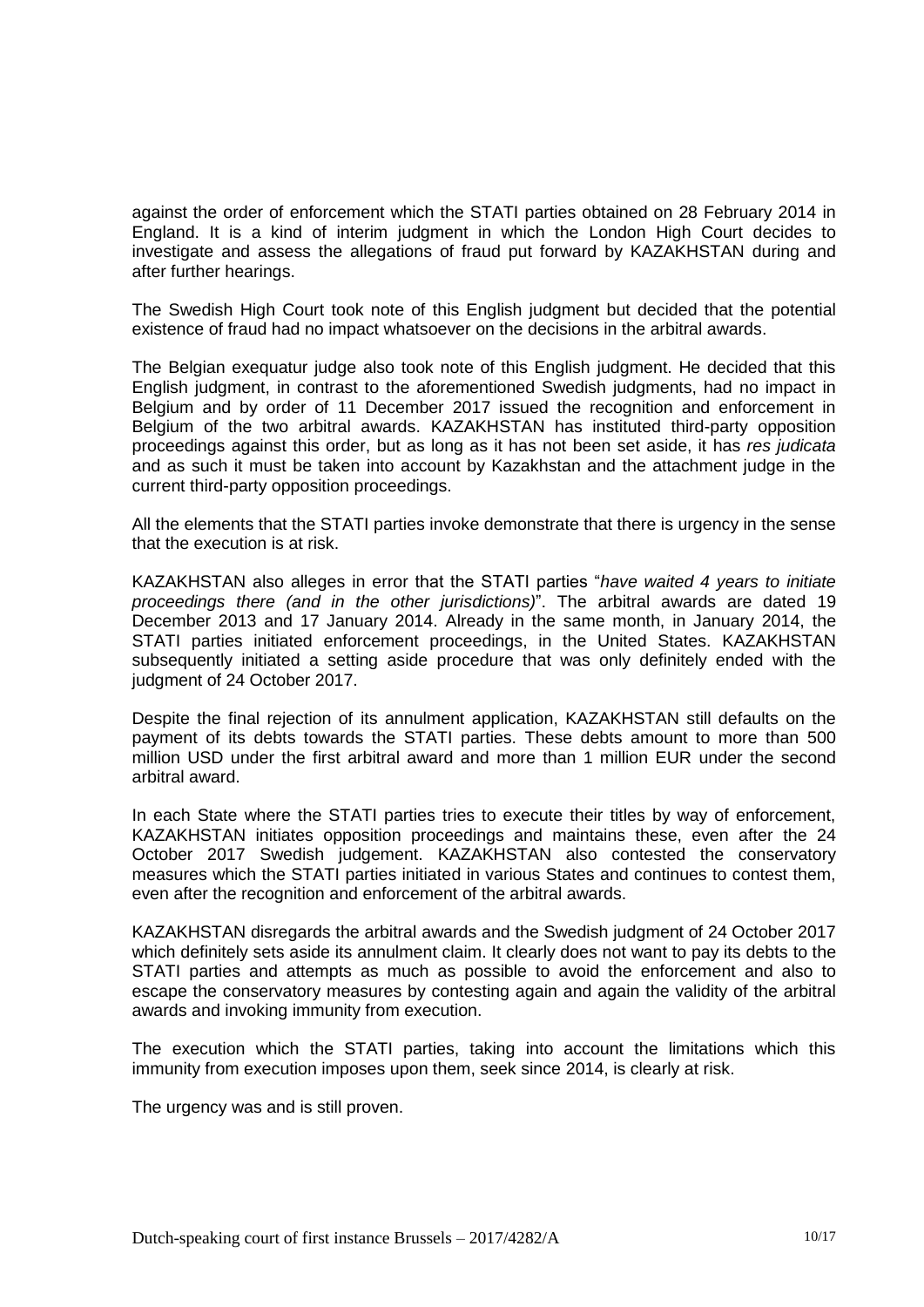**5.** Subsequently KAZAKHSTAN alleges that the STATI parties do not hold a claim that is certain, of a fixed amount, and due and payable and that the alleged debt would violate the violation public order.

**6.** The arbitral awards have *res judicata*.

The Belgian exequatur judge has in the meantime declared them enforceable as well. This means that he has determined that the recognition and enforcement does not violate public order<sup>3</sup>. He has furthermore explicitly decided that no violation of Belgian international public order was proven. He also assessed the fraud argument made by KAZAKHSTAN and rejected it by reference to the decisions of the Swedish annulment judges who determined that the potential existence of fraud did not have any impact on the decisions in the arbitral awards. He also took into account the English judgment of 6 June 2017 and discounted it since, in contrast to the aforementioned Swedish decisions, it has no impact in Belgium.

The attachment judge cannot impinge on the enforcement decision, which is still in force up to this day.

The arbitral awards must therefore be considered "judgments" in the meaning of article 1414 BJC<sup>4</sup>. According to this provision every judgment, even if it not enforceable notwithstanding opposition or appeal, constitutes an authorisation for conservatory attachment for what has been decided.

Under this assumption it is not forbidden for the creditor to preliminarily request an order from the attachment judge, but the existence of a certain claim can no longer be subject to discussion<sup>5</sup>.

The non-notification of the English judgment of 6 June 2017 with the unilateral application by the STATI parties therefore did not, contrary to what KAZAKSHTAN claims, mislead the attachment judge regards to the certain, of a fixed amount, and due and payable nature of the claim.

The two other missing factual elements which KAZAKHSTAN invokes as shortcomings by the STATI parties to their "*duty to provide information*" are not relevant and cannot impinge on the certain, of a fixed amount and due and payable nature of the claim of the STATI parties.

-

<sup>3</sup> See article 1721, §1 BJC.

<sup>4</sup> E. DIRIX and K. BROECKS, *Beslag*, in A.P.R., Mechelen, Kluwer, 2010, nr. 465.

<sup>5</sup> E. DIRIX and K. BROECKS, *Beslag*, in A.P.R., Mechelen, Kluwer, 2010, nr. 463.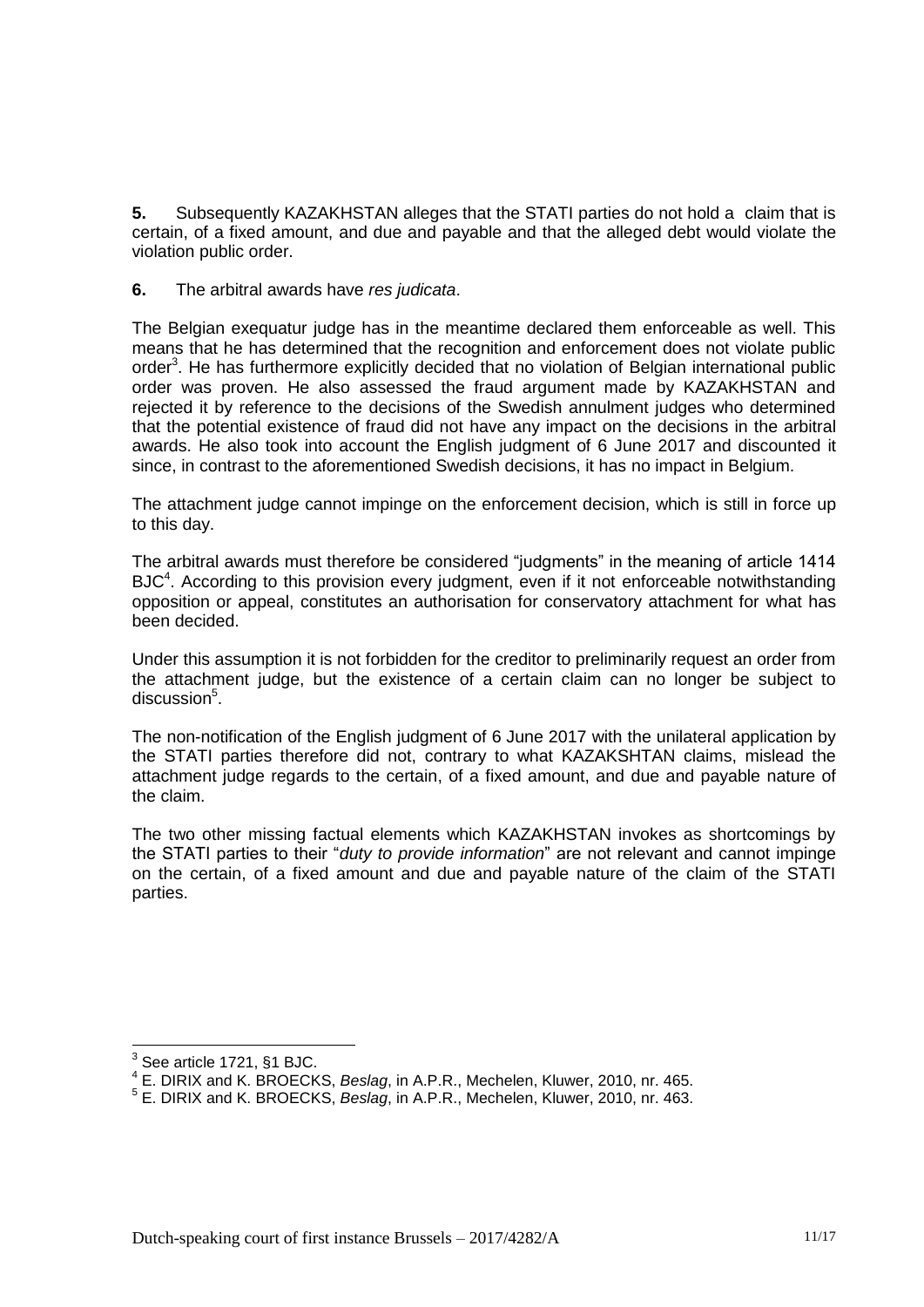#### **3.1.4. Lack of legal relationship with the garnishee**

**1.** As fourth argument, KAZAKHSTAN asserts that there exists no legal relationship between itself and the garnishee and that the garnishee also does not have a restitution obligation towards itself.

**2.** The STATI parties respond, firstly, that this argument is no ground for third-party opposition on the basis of which the order can be revoked.

**3.** The STATI parties have sought an order granting conservatory attachment against KAZAKHSTAN in the hands of BNYM and have obtained it. They did not ask for conservatory attachment against the NBK and such an *ultra petita* authorisation has not been granted.

Contrary to what is alleged by KAZAKHSTAN, the attachment judge did not grant an authorisation to the STATI parties for "*garnishment of the accounts that were opened in name of the National Bank of Kazakhstan at the London branch of BNY Mellon and that are held there by the National Bank of Kazakhstan*".

The argument that is raised by KAZAKHSTAN is about the subject-matter and the consequences of the attachment. KAZAKHSTAN's contention is actually that the garnishment could not have any subject-matter, and that the garnishee still wrongly froze the accounts.

The fact that the garnishee is not the debtor of the seized-debtor is not a ground for the withdrawal of the authorisation order nor for the lifting of the garnishment that has been authorised. The absence of a debt from the garnishee towards the seized-debtor only leads to the conclusion that the garnishment has no subject-matter.

In the current case the attachment judge can only consider that the garnishment that has been authorised does indeed have a subject-matter. The subject-matter of the garnishment follows in fact from the declaration of the garnishee. According to the declaration:

Although (legal predecessor of) BNYM entered into a global custody agreement dated 24 December 2001 ("**Global Custody Agreement**") with the National Bank of Kazakhstan (the "NBK"), which is a '*state entity*' of the Republic of Kazakhstan with its seat at Kiktme-3, 21, Almaty 480090, as counterparty, the Bank cannot fully exclude that the Republic of Kazakhstan (including the National Fund) has or will have claims on BNYM or that BNYM holds assets of or for the Republic of Kazakhstan (including the National Fund) which are the subject of the garnishment in view of its contractual relationship with the NBK and the uncertainties of the legal relationship existing between the latter and the Republic of Kazakhstan.

Pursuant to the **Global Custody Agreement** BNYM holds "*certain securities of the National Fund and Cash on behalf of the [the NBK] as custodian and banker respectively*" (emphasis added)

In addition, it is BNYM's current understanding that, under Kazakh law, the NBK is not capable of owning any assets which are not owned by the Republic of Kazakhstan, although NBK has the power to possess, use and dispose of assets of the National Fund pursuant to an agreement between the NBK and the Republic of Kazakhstan with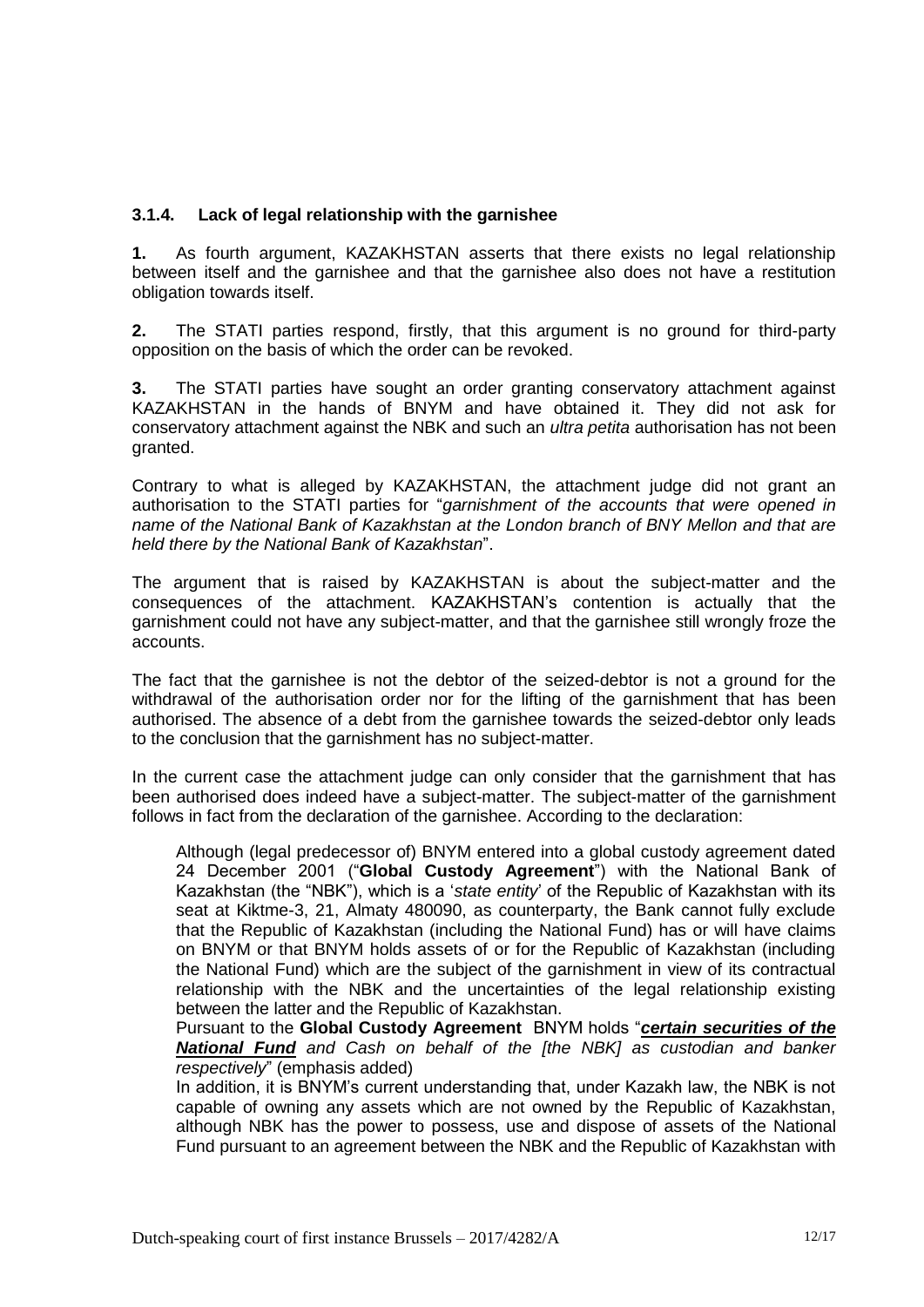the government as beneficiary. BNYM has been informed that this is the case even though the NBK, pursuant to Kazakh law, has separate legal personality towards third parties, has legal standing in courts and can hold and possess assets and liabilities that are separate from the Republic of Kazakhstan, i.e. assets of other parties than the Republic of Kazakhstan.

A comprehensive list of assets held pursuant to the Global Custody Agreement, as of 13 October 2017, are enclosed in Annex I. The assets consist of cash and securities held on cash and securities accounts at BNYM's London branch for a total amount of roughly USD 22 billion (including USD 589 million in cash).

Given these uncertainties, BNYM has frozen the assets listed in Annex 1 pursuant to the garnishment order. However, BNYM considers that the potential rights of the Republic of Kazakhstan over these assets should be ascertained by the Creditors, the Republic of Kazakhstan and the NBK (either by agreement between these parties or in court proceedings).

The seized-debtor is entitled to challenge the declaration from the garnishee before the attachment judge. However this challenge relates to the debt of the third party and must be referred to the trial court in the proceedings on the merits, under article 1456, 2<sup>nd</sup> para. BJC.<sup>6</sup>

The competent trial court is, as stated by Kazakhstan itself, the English court who must apply its own national substantive law.

The fourth ground from Kazakhstan therefore fails entirely, both in law and in fact.

# **3.1.5. Immunity from execution**

**1.** As fifth and last argument KAZAKHSTAN invokes immunity from execution, both in application of article 1412quater BJC as in application of 1412quinquies BJC.

**2.** The STATI parties repeat that only article 1412quinqies BJC is applicable and contend that the conditions set forth under §2, 3° as exceptions to immunity from execution are fulfilled.

**3.** As already decided above<sup>7</sup>, only article 1412quinquies and not article 1412quater BJC is applicable in the current attachment case.

**4.** It follows from the reading of article 1412quinquies BJC that the principal immunity from execution which a foreign State enjoys in Belgium is not absolute. §2 of this article indeed provides three possible exceptions.

The STATI parties rely upon the third exception, which reads as follows:

 6 E. DIRIX and K. BROECKS, *Beslag*, in A.P.R., Mechelen, Kluwer, 2010, nr. 789.

<sup>7</sup> Under section 3.1.1.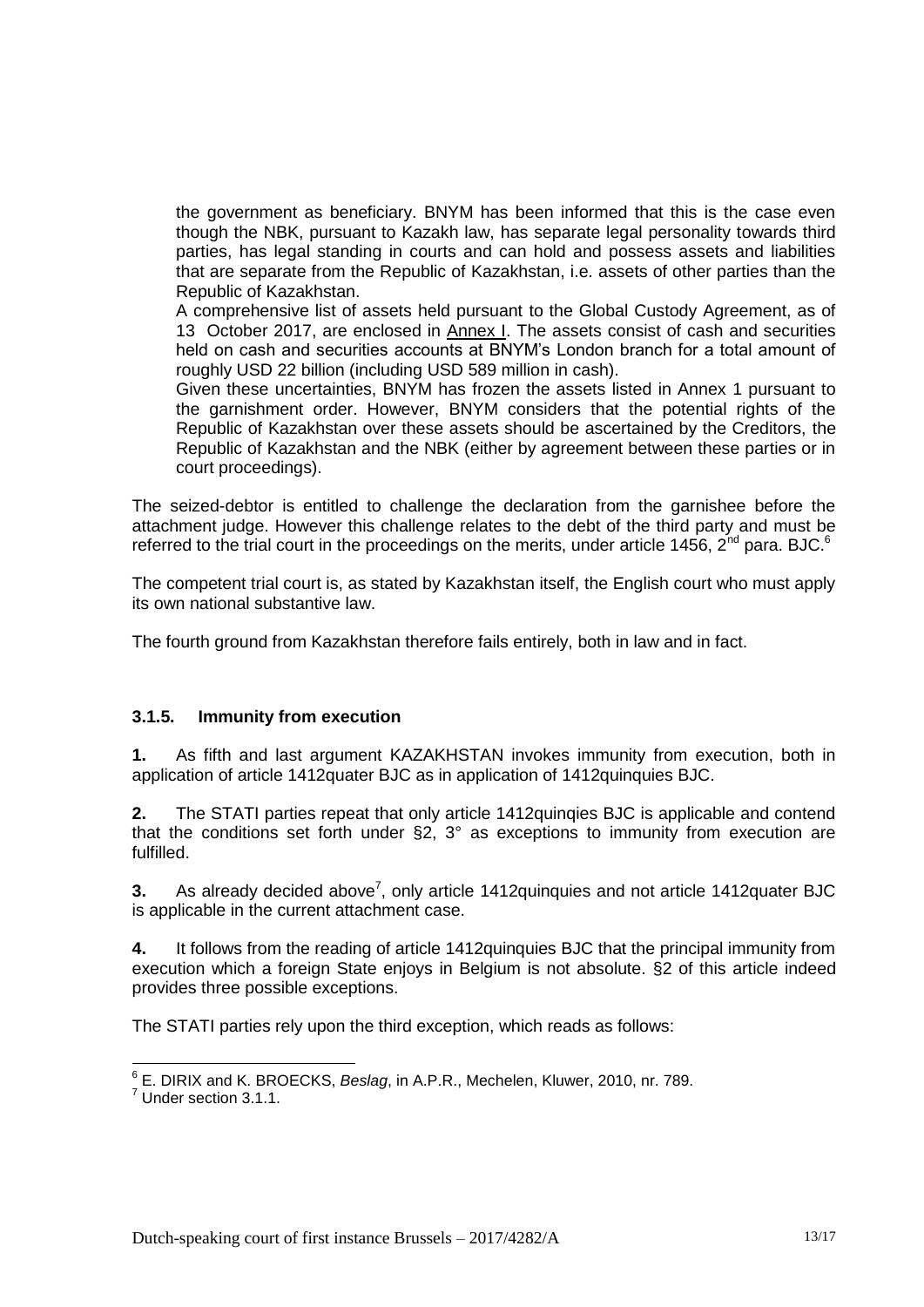"*3° if it is established that these assets are used or are intended for use in particular by the foreign authority for other than non-commercial governmental purposes and are located on the territory of the Kingdom, with the understanding that only assets, which relate to the entity appointed in the enforceable title or the authentic or private documents that, as the case may be, are the basis of the seizure, can be seized*."

Kazakhstan disputes that the conditions for this exception are fulfilled. In particular it contends that:

- 1) the seized assets are completely used or are intended for use for sovereign or governmental purposes,
- 2) the seized assets are not related to it,
- 3) the seized assets are not held or managed in Belgium.

The burden of proof of the fulfilment of the conditions for the exception rest on the creditor.

In the following, the attachment judge investigates whether the three contested conditions are fulfilled.

1) Assets that are "*used or are intended for use in particular by the foreign authority for other than non-commercial governmental purposes"*

Rightly, the STATI parties emphasize that they only sought the authorisation for and obtained conservatory attachment on the claims and goods that relate to the "*savings fund*" of the National Fund of KAZAKHSTAN.

It is uncontested that this National Fund forms part of and is property of KAZAKHSTAN.

The Presidential Decree of 23 August 2000 establishing the National Fund determines its purpose. This is on the one hand "*to create national savings (saving)*" and on the other hand "*to reduce the dependence of the national and local budgets on global prices (stabilisation)"*.

The Kazakh Budget Code confirms both purposes and functions. "*The savings function ensures*", according to the code, "*the accumulation of financial assets and other property,*  excluding intangible assets, and a return on assets of the National Fund of the Republic of *Kazakhstan in the long term with a moderate level of risk"*.

To realise these two purposes the funds are divided between two portfolio's, one "savings portfolio" and one "stabilisation portfolio".

The NBK describes the aim of the "savings portfolio" as follows: *"to increase the profitability of the capital in the long term".* 

It is not contested that the seized effects and assets, as listed by the garnishee BNYM in its declaration, belong exclusively to the savings portfolio.

On the basis of the purpose of the savings portfolio these seized effects and assets must be considered long-term investment objects. The increasing of the profitability of the capital in the long term is a commercial activity.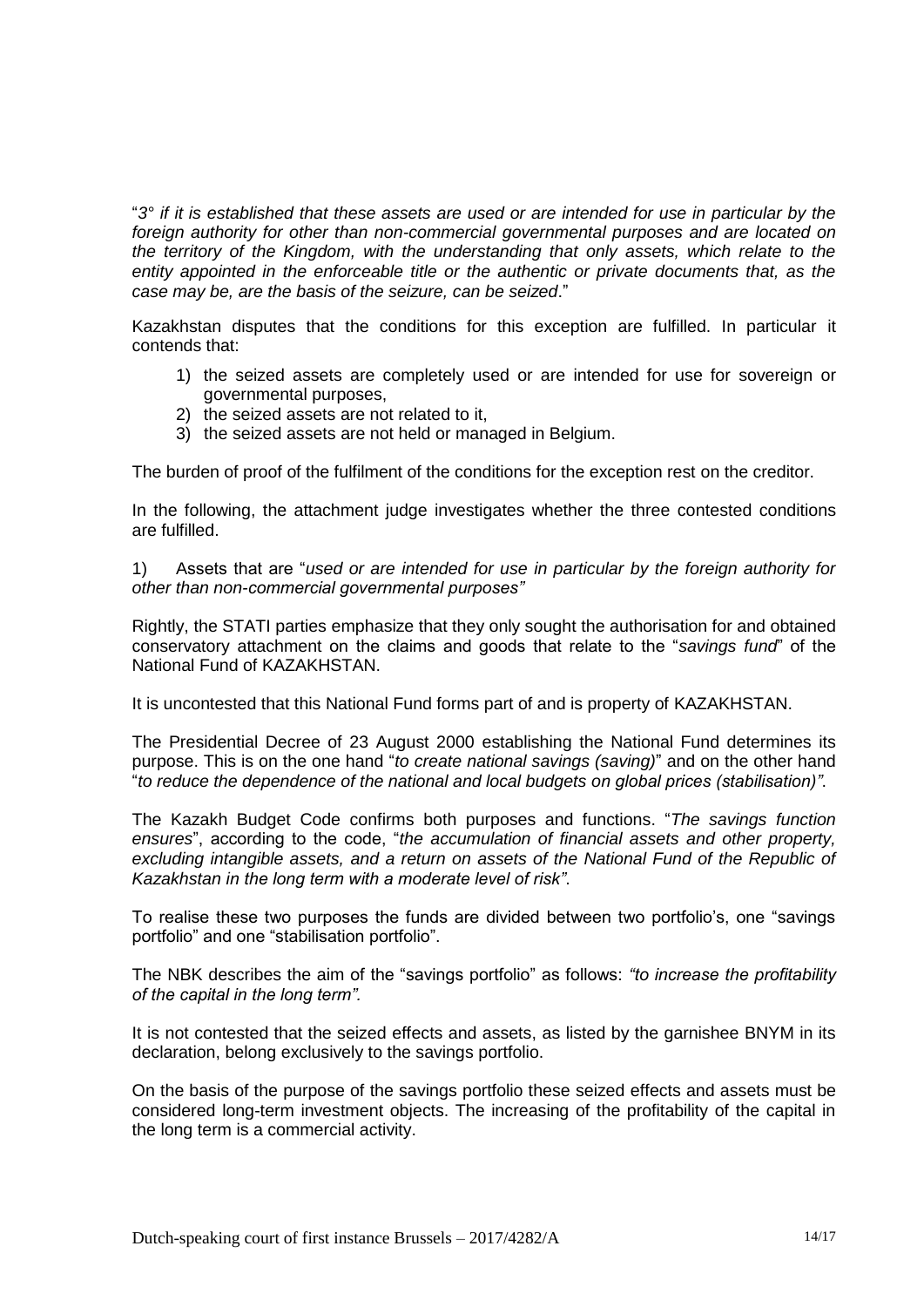As a consequence, the STATI parties demonstrate that the "savings portfolio" of the National Fund of KAZAKHSTAN is used in particular "*for other than non-commercial governmental purposes*".

2) Assets which *"relate to the entity appointed in the enforceable title or the authentic or private documents that, as the case may be, are the basis of the seizure"*

KAZAKHSTAN wrongly disputes that this condition has not been met as it is not contested that the National Fund of KAZAKHSTAN is part and property of KAZAKHSTAN.

3) Assets which *"are located on the territory of the Kingdom"*

That this condition has been met is confirmed in the declaration of the garnishee BNYM.

**5.** This final fifth argument by KAZAKHSTAN must therefore also be rejected.

# **3.2. THE ARGUMENTS BY NBK**

The four arguments which NBK invokes in support of its claim are also put forward by KAZAKHSTAN and answered and dismissed above<sup>8</sup>.

# **3.3. THE ARGUMENTS BY BNYM**

The garnishee BNYM is seeking to obtain a declaration that as matter of law it has properly executed the garnishment order and that it is discharged towards the NBK and KAZAKHSTAN.

Both requests relate to the subject-matter of the attachment, notably whether or not a debt exists from BNYM towards KAZAKHSTAN. KAZAKHSTAN disputes the existence of such debt. The attachment judge cannot and may not settle such dispute, but only the judge on the merits. The judge on the merits is, as already mentioned above<sup>9</sup>? the English court who must apply its own national law.

# **3.4. LIMITATION OF THE SUBJECT-MATTER OF THE ATTACHMENT**

According to the declaration of the garnishee the subject-matter of the attachment amounts to approximatively 22 billion USD, in other words a multitude of the causes of it.

-

<sup>&</sup>lt;sup>8</sup> Under point 3.1.

 $\degree$  Under point 3.1.4.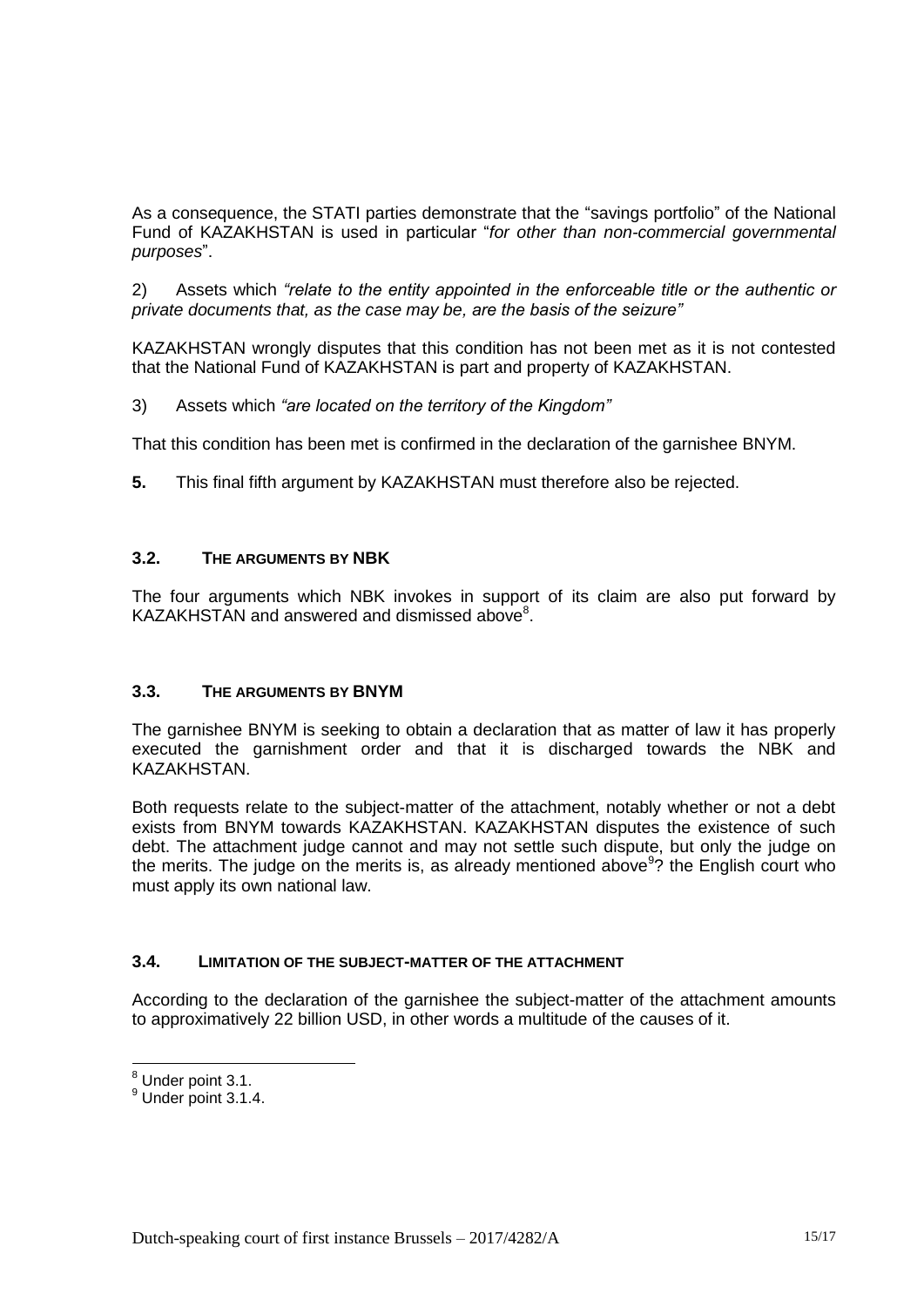The STATI parties have explicitly declared their agreement to accept a limitation of the subject-matter of the attachment to its causes. They estimate these causes at present, including interests, at an amount of 530 million USD.

#### **3.5. LEGAL COSTS**

In application of article 1017, first paragraph BJC, the attachment judge orders KAZAKHSTAN and the NBK, as requested by the STATI parties, to pay the legal costs.

These consist for the STATI parties of the procedural cost indemnity, determined by the indexed basic amount for disputes not assessable in money, notably EUR 1,440. The contribution of EUR 20 for the Budgetary Fund for judicial second line assistance remains charged to KAZAKHSTAN.

BNYM requests that the costs are determined "*as justified*". Since its claims were not granted, it cannot claim procedural cost indemnity.

# **FOR THESE REASONS,**

# **THE ATTACHMENT JUDGE,**

Adjudicating in first instance and *inter partes*;

Acknowledges the voluntary intervention by the National bank of the republic Kazakhstan and The Bank of New York Mellon;

Declares the claims of the Republic of Kazakhstan, the National Bank of the Republic of Kazakhstan and The Bank of New York Mellon admissible though unfounded;

Limits the object of the garnishment of 13 October 2017 to the sum of 530 million USD;

Orders the Republic of Kazakhstan and the National Bank of the Republic of Kazakhstan to pay the legal costs of the defendant in the third-party opposition (indicated as the STATI parties), determined at the sum of 1,440 EUR (procedural cost indemnity);

Declared as such at the public hearing of the attachment chamber of the Dutch-speaking court of first instance of Brussels, on 25 May 2018, where were present and sitting: